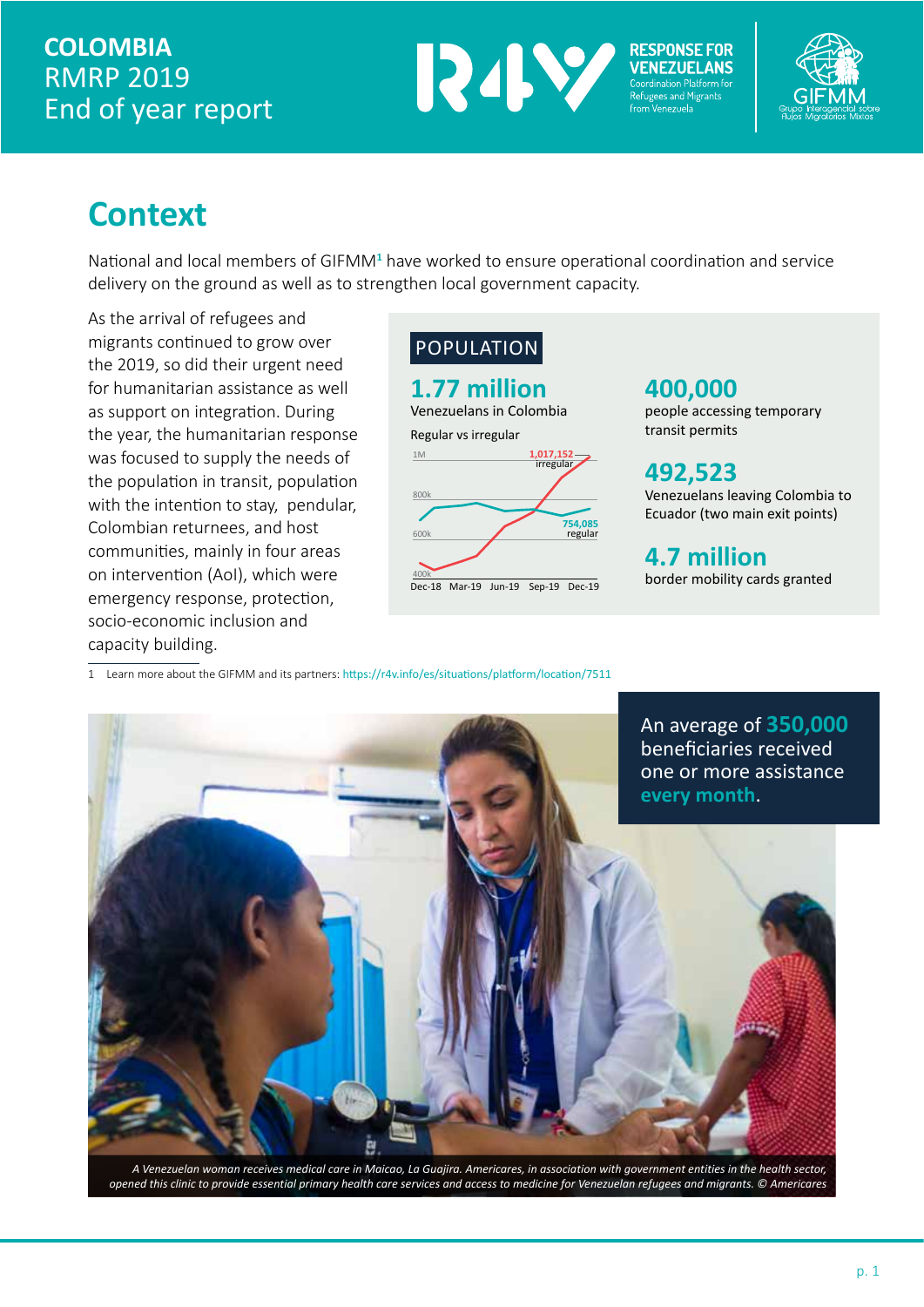

#### FUNDING RMRP 2019

**US\$315 million** requested

**US\$193 million** funded (as of 31 Dec. 2019)



| Organization                    | <b>Funding</b> |
|---------------------------------|----------------|
| <b>Action Against</b><br>Hunger | 17,793,884     |
| <b>ADRA</b>                     | 6,985,000      |
| Ayuda en Acción                 | 578,035        |
| Caritas Germany                 | 876,319        |
| Caritas Switzerland             | 137,964        |
| <b>Colombian Red Cross</b>      | 1,648,947      |
| <b>DRC</b>                      | 6,157,155      |
| <b>FAO</b>                      | 1,672,241      |
| <b>ILO</b>                      | 310,480        |
| <b>iMMAP</b>                    | 181,909        |
| <b>IOM</b>                      | 27,108,303     |
| IRC                             | 1,684,544      |
| Malteser                        | 586,208        |
| <b>Mercy Corps</b>              | 12,373,057     |
| <b>NRC</b>                      | 6,744,125      |
| OXFAM                           | 1,782,779      |
| <b>PADF</b>                     | 1,850,313      |
| Plan International              | 1,846,558      |
| Save the Children               | 10,643,792     |
| Terre des Hommes<br>Int.        | 1,241,807      |
| <b>UN Women</b>                 | 1,000,000      |
| <b>UNFPA</b>                    | 323,460        |
| <b>UNHCR</b>                    | 28,414,051     |
| <b>UNICEF</b>                   | 8,308,012      |
| War Child                       | 338,551        |
| WFP                             | 51,140,510     |
| <b>WHO</b>                      | 480,209        |
| <b>World Vision</b>             | 1,364,375      |
| <b>Total</b>                    | 193,572,588    |

## **Response**

The Interagency Group for Mixed Migration Flows (GIFMM) served as a space for coordination between agencies of the United Nations, international and national NGOS and members of the Red Cross Movement, in order to facilitate a joint operational response that guaranteed support and effective coordination with the national Government's strategy response.

The arrival of refugees and migrants from Venezuela to Colombia required comprehensive and timely interventions to provide emergency assistance, which was especially urgent in border areas, where the local capacity to respond was already saturated. In addition, it required to increase assistance in large urban areas as well as actions focus on facilitating integration.

# **Key activities<sup>2</sup>**

### $\|\boldsymbol{\Xi}\|$  Education

**32,042** children benefitted from education in emergencies activities and services.

#### **EXALCOM** Security

**268,551** people reached on a montly average through food assistance, including:

- **• 166,993** through meals served in community kitchens (62.1%)
- **• 95,340** through food vouchers (35.5%)
- **• 6,218** through in-kind food assistance (2.3%)

## **Health**

**403,734** refugees and migrants received basic medical attention.

**71,609** people who received psychosocial and mental health assistance.

**39,589** children were vaccinated.

**12,168** pregnant women received prenatal attention.

**735** local authorities and health institutions were supported with technical assistance, logistics and capacity building for health services.

<sup>2</sup> These are some key activities per sector under the RMRP 2019, including yearly or monthly average of people reached.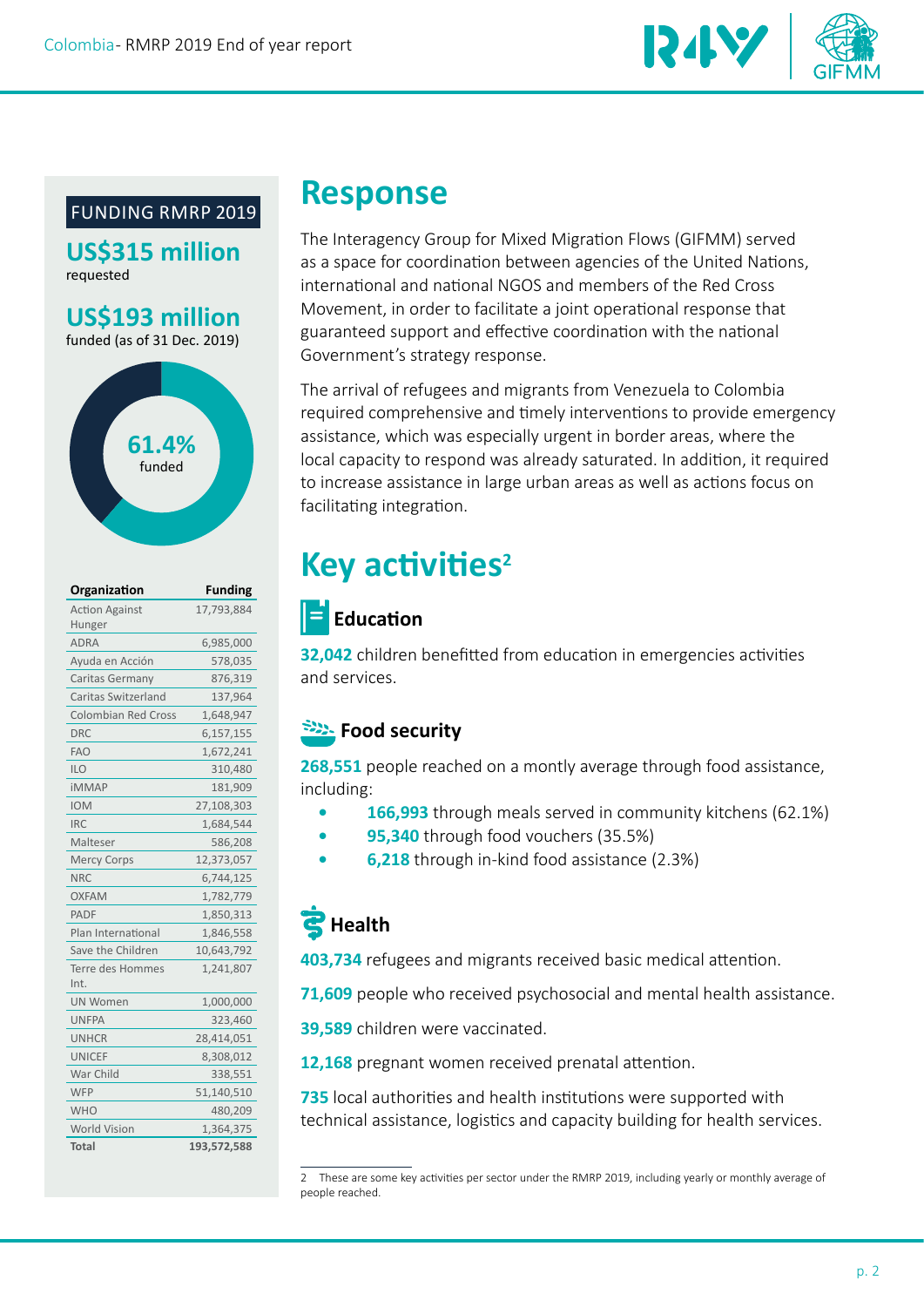

## **External Integration**

**5,000** initiatives through community dialogue spaces carried out through local GIFMMs along with the private sector, trade unions and other strategic local actors.

**2,327** people participated in trainings on routes to access employment.

**1,612** people participated in trainings to access entrepreneurship.

**600** initiatives for peaceful coexistence and social cohesion.

**150** campaigns against discrimination and xenophobia where carried out in the departments of Antioquia, Arauca, Bogotá, Boyacá, Cauca, La Guajira, Nariño, Tolima and Valle del Cauca.



*People from Venezuela come get a meal at the community Kitchen "La Divina Providencia", managed by the local Catholic Church diocese in Cucuta, Colombia. ©UNHCR / Tremeau*

# **Multisector**

**54,656** people provided with safe emergency accommodation in accordance with the Sphere Standards.

**21,244** people reached through humanitarian transport assistance.

### *<b>Multipurpose CBI*

**56,431** people received multipurpose cash transfers.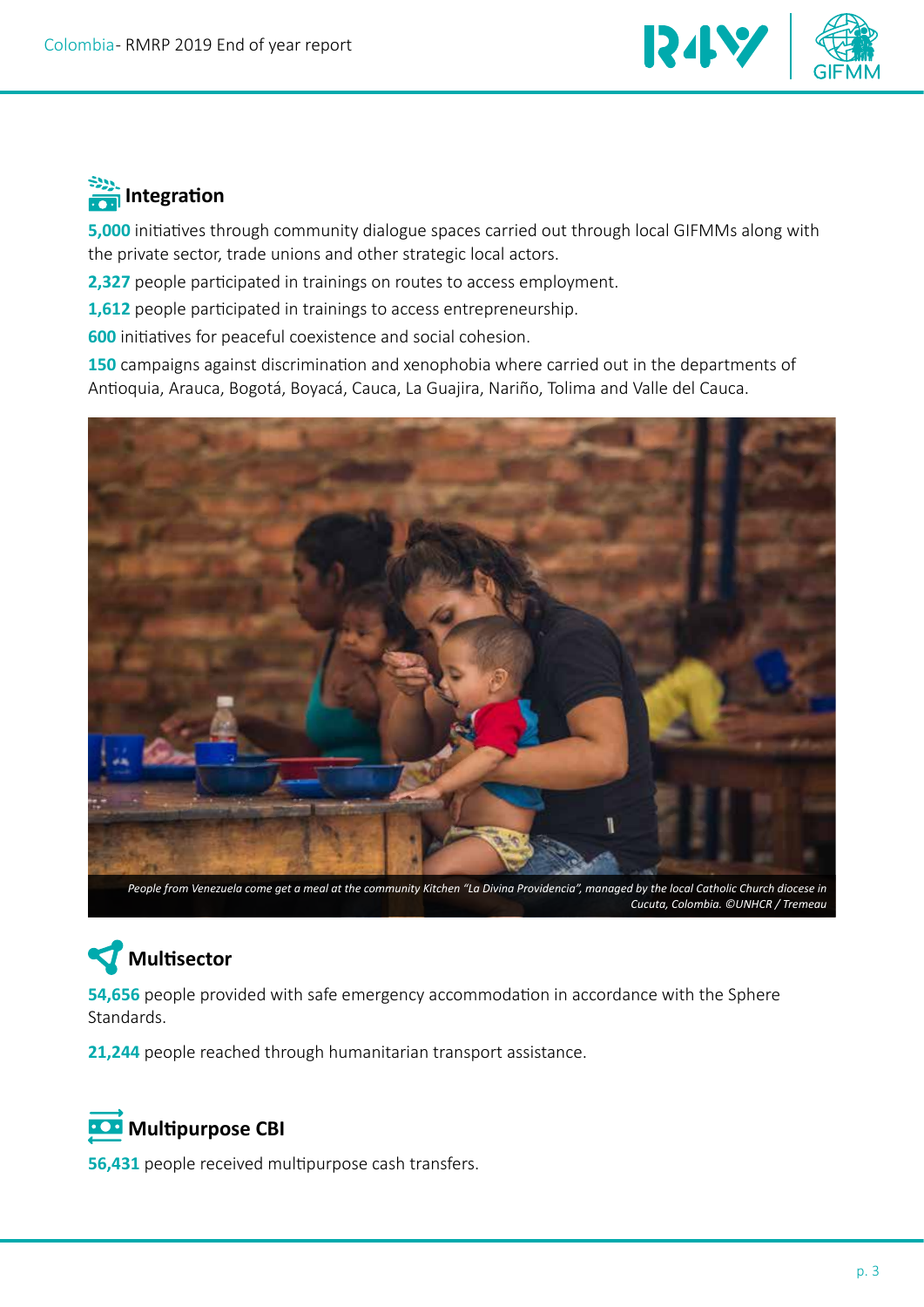

## *<u>P</u>* Protection

**158,976** people oriented on their rights, regularization processes, documentation, and asylum procedures.

**151,342** children benefited from protection and child friendly spaces.

**5,193** cases accessed prevention and SGBV assistance.

**2,167** organizations or community-based networks strengthened through community protection mechanisms.



*Clowns Without Borders brings joy and smiles to children in Riohacha, Guajira. ©UNHCR/Murillo*

**1,870** people trained on international protection and access to rights for refugees and migrants.

**96** points of service to "caminantes" (people transiting by foot) identified during the development of the tool for mapping the points of service.

**WASH** 

142,747 people received hygiene kits.

**58,165** people accessed a safe potable water source in accordance with the Sphere Standards.

#### SUPPORT SPACES

**89** Support Spaces implemented

**114** child protection spaces identified

- **12** departments
- **59** actors
- **6** sectors

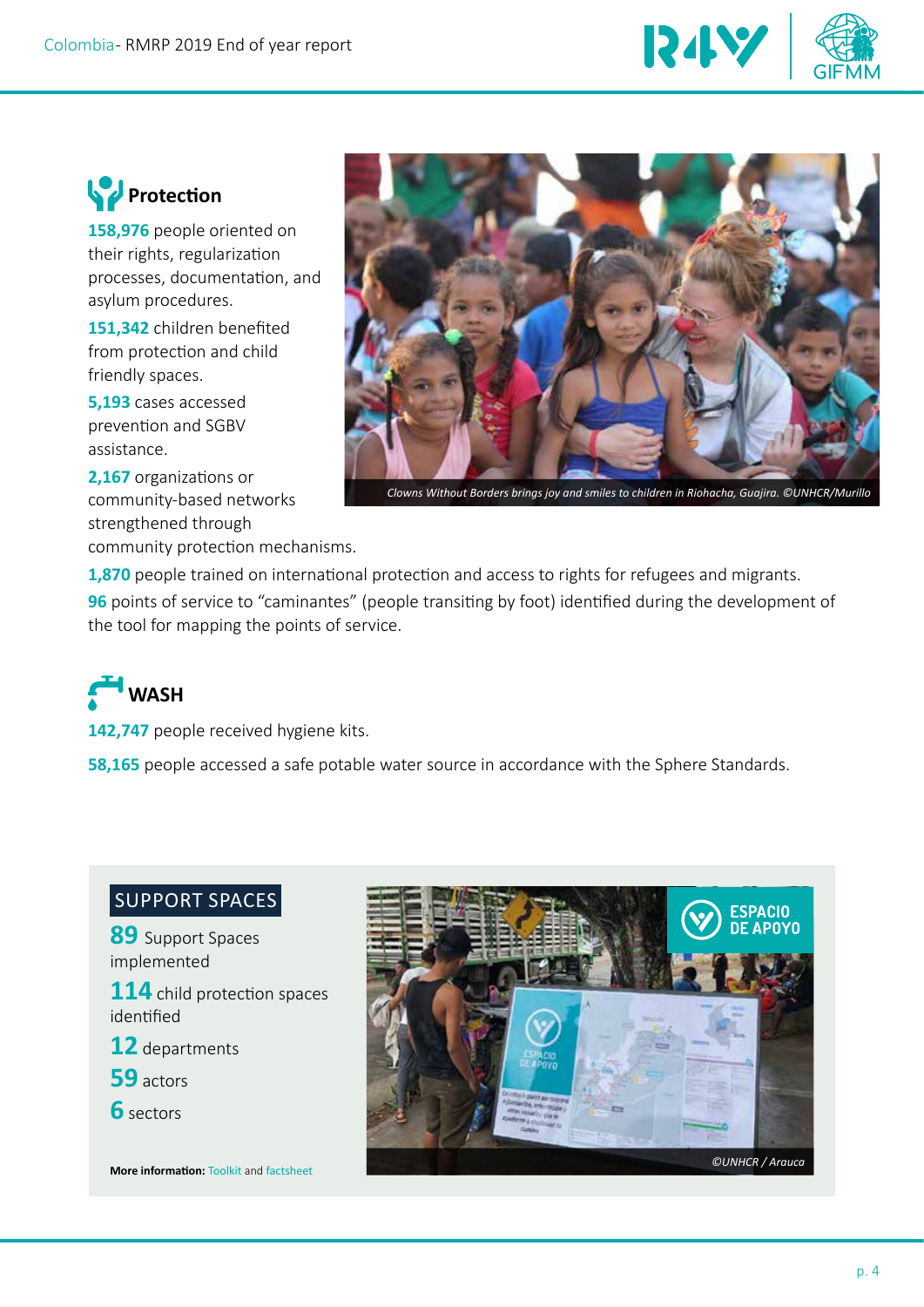

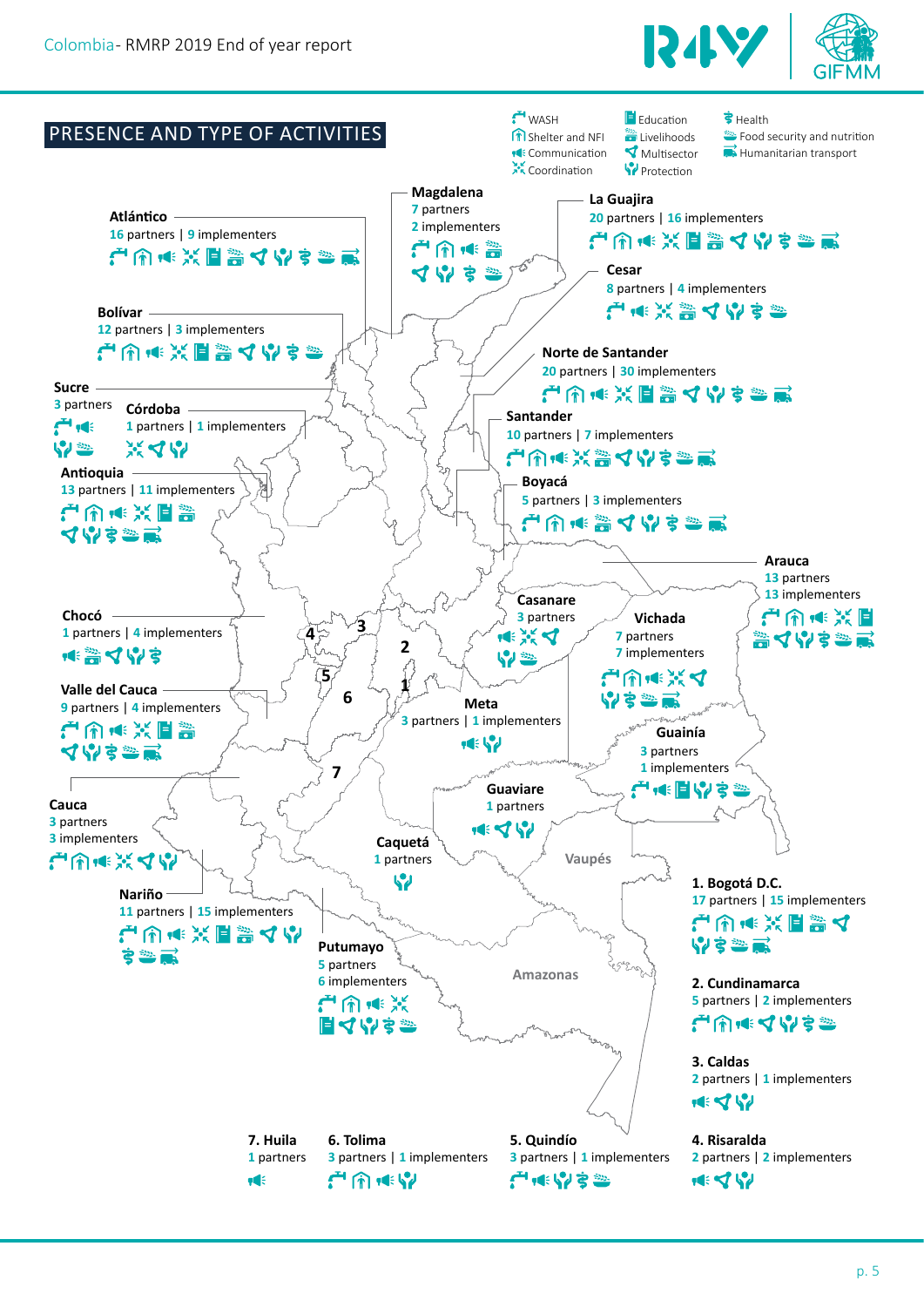

# **Local GIFMM**

The GIFMM has ten local GIFMMs in Antioquia, Arauca, Atlántico (covering Magdalena and Bolívar), Bogotá, La Guajira (covering Cesar), Nariño, Norte de Santander (covering Santander), and Valle del Cauca, which objective is to coordinate the response at the local level and ensure coordination with local authorities.

Among the key activities supported by local GIFMMs:

- **•** Interagency workshops organized to strengthen the capacity of GIFMM's members and local authorities on key issues, such as child protection, SGBV prevention and response, trafficking and smuggling, international protection of refugees, among others.
- **•** The regional Support Spaces initiative implemented with 89 Support Spaces in 12 departments, thus contributing to the creation of articulated structures that provide key standardized services in strategic locations.
- **•** Several joint needs assessments conducted, with an agreed joint methodology and in constant consultation with local authorities, to identify primary needs and risks to inform GIFMMs' members and authorities response and actions.
- **•** Formal participation of GIFMMs' representatives in local governments coordination structures established.
- **•** Contingency plans drafted at the interagency level in 5 departments.